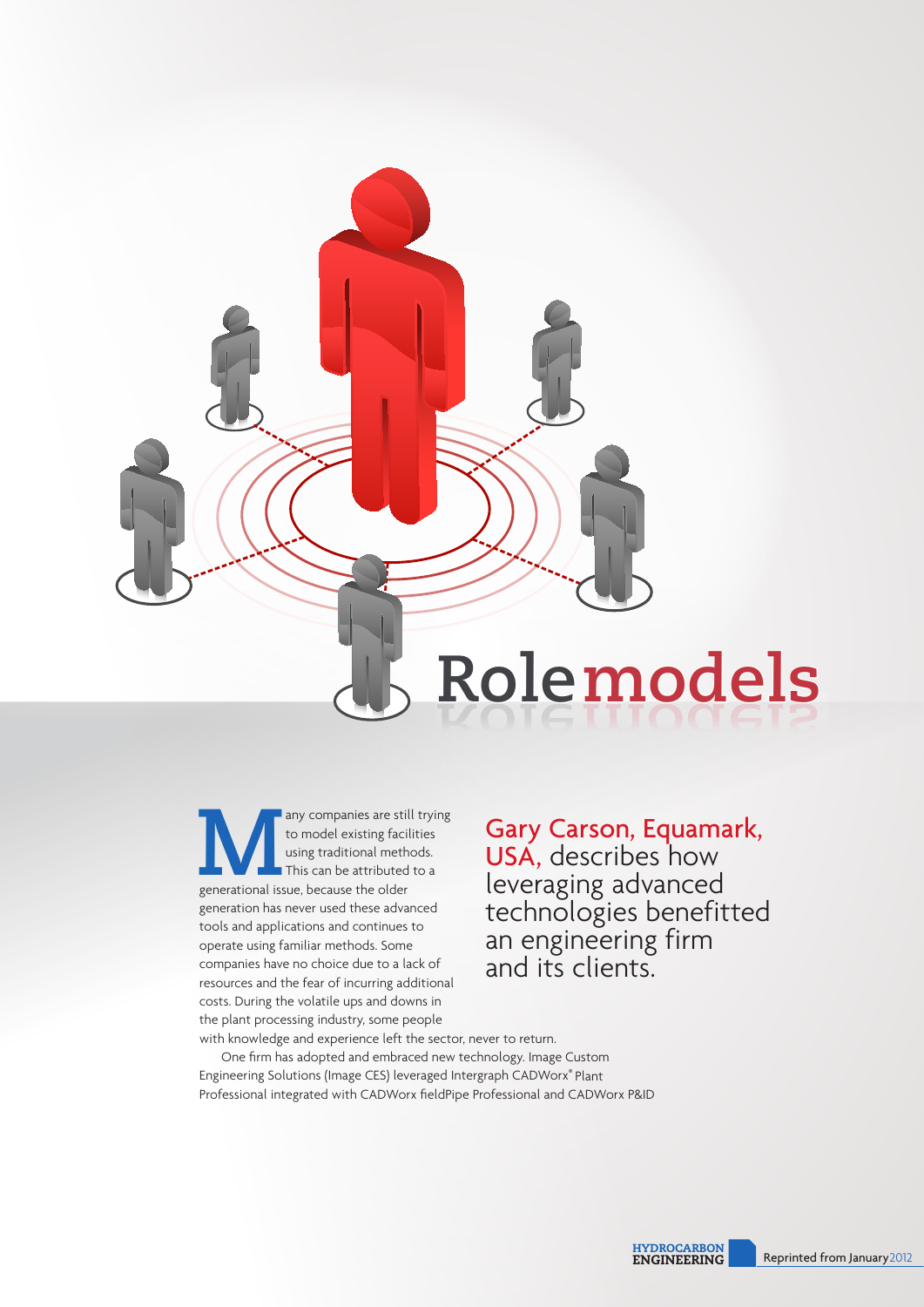

**Figure 1.** An engineer using a Leica Total station linked to CADWorx fieldPipe to produce on site accurate as built deliverables.

Professional effectively on different types of projects with diverse requirements for its application.

# **Technological progress**

Developing an as built model of a facility using the manual method is increasingly considered to be a useless endeavour. Without laser data capture integrated with 3D modelling software, the only viable option is reverting back to tape measures for each point and piece. This has obvious implications for both speed and accuracy of the measurement. When there is a piece of equipment in one place and another piece of equipment somewhere else, it is possible to take measurements and say there are approximately 30 ft between them. That may be good enough for that one measurement, but going from there to another point and triangulating back to the first is another matter.

An even bigger problem with doing an as built model manually is that it is extremely slow. By the time measurement of a facility is undertaken for model development, it is possible that, upon completion, something at the site would have been revamped or added, thus invalidating the model.

Before AutoCAD® and advanced AutoCAD based programs such as CADWorx, many facility owners never attempted to maintain current as built models of their facilities. Most just kept their original drawings around, though quite out of date, and hoped for the best.

When owner/operators first started using basic AutoCAD, they used it to do the same thing they were doing in manual drafting. They were drawing lines, stars and arcs, then just hitting 'print' instead of hand drawing the same thing. When 3D arrived, many were still working within that same manual 2D mindset. They were trying to draw in 3D to exact the same output: a paper 2D drawing. By contrast, Image CES has leveraged these 3D tools to create as built intelligent 3D models with speed, ease and a high level of accuracy.

#### **As built models**

When creating an as built model of an existing facility, Image CES uses two people on site on a typical job with CADWorx fieldPipe. This integrated solution combines laser technology of the Leica Total Station for capturing data points that identify locations of piping, equipment and structures, while CADWorx Plant is utilised to create an intelligent 3D model

from this information while in the field. One technician operates the station to capture the facility's geometric information, called 'points'. The other takes that information, now imported into the modelling software, drawing an intelligent 3D model of the existing facility and completing it on site. The first person will use the station to capture centreline information and other points of reference, such as the anchor point to the back of a flange or to establish a plane or something similar. That person will also capture the existing piping and related key components, positively identifying each one. They might also capture fence line, buildings and other elements. In this way they can answer questions about the facility that might come up later in the engineering office.

Using XRefs (external references), they export the information into the computer where it interfaces with CADWorx Plant software to create an intelligent 3D model of the as built facility from the captured point data. The second person doing the modelling does not need to know anything about surveying. That person just uses CADWorx on top of the centreline or other geometric information captured by the laser station technician. Even though one person could attempt the task alone, Image CES sees the two person approach as the most efficient, especially where speed is critical. Both individuals are busy at the same time: one is capturing data and the other is drawing the 3D model through to completion while on site. On some large projects, Image CES used two laser stations and doubled their productivity. As the technicians become more experienced, productivity will also increase. Leveraging these advanced technologies has opened up significant growth opportunities for the firm and provided a proven solution for clients in desperate need of current models of their facilities.

## **Documenting existing facilities**

On a recent project, the company was tasked with modelling a 30 acre tank farm facility in Minnesota, USA with 11 tanks ranging 100 000 – 300 000 bbls each. Where drawings of the site did exist, most were out of date, even those from the previous year. Additionally, these drawings were typically not as built drawings but construction drawings.

The work at the facility also included updating the process and instrumentation diagrams (P&IDs), as even the most recent P&IDs were outdated. By using CADWorx P&ID and leveraging its integration with CADWorx Plant, Image CES was able to do the P&ID model walk down as efficiently as doing it on site. By doing it along with the model, the company saved paying a field technician to walk down the site.

With these advanced tools, Image CES could complete a task within days when it would normally have required months. A further benefit is that when the client retests for corrosion at a later date, they now have something with which to compare. Additionally, the intelligent 3D graphical image of the facility is as it appears in the real world, a pleasant contrast to looking at data in cells in a database or spreadsheet. Current models to address requirements from the Environmental Protection Agency (EPA) were also deliverable.